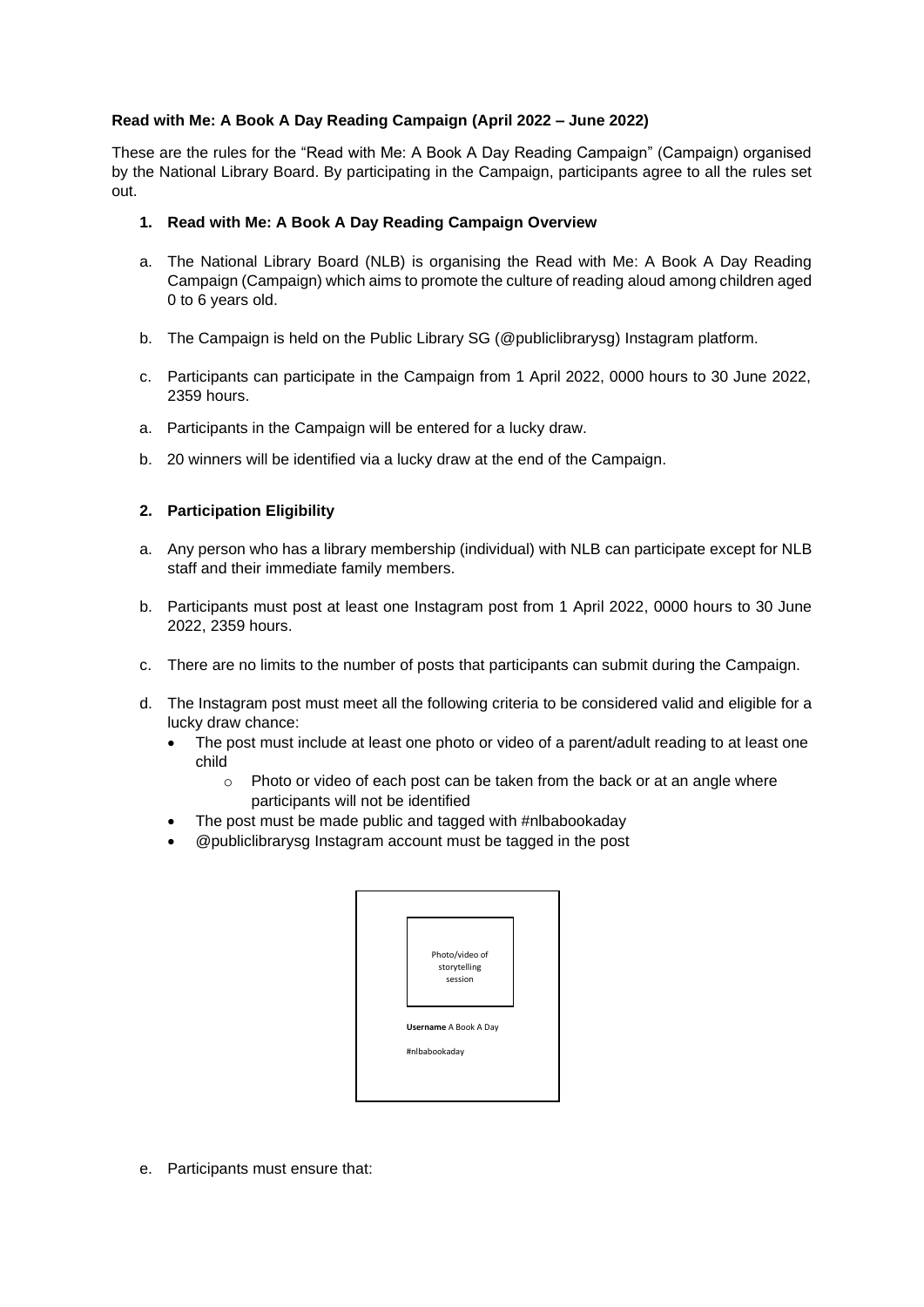- they have the right to use the content (e.g. text and images) posted
- they must not infringe any rights belonging to others or breach any laws.
- f. NLB does not claim any copyright to the content posted by participants.

## **3. Allocation of Lucky Draw Chances**

- a. Lucky draw chances are allocated based on the number of eligible Instagram posts each participant posted during the Campaign period.
- b. A participant will be allocated one lucky draw chance for each Instagram post that meets the abovementioned criteria, regardless of the number of photos/videos in the post.
- c. Duplicate posts will not be allocated a lucky draw chance.
- d. The consolidation of Instagram posts and allocation of lucky draw chances to each participant will be done at an appropriate date and time of the NLB's choosing in its sole discretion. NLB's decision on the allocation of lucky draw chances is final and NLB shall not be obliged to entertain any queries on the allocation of lucky draw chances.

# 4. **Prizes for the Campaign**

The winners will receive the following prizes\*:

- 1. Free subscription to The Little Book Box programme for six months. Click [here](https://www.nlb.gov.sg/NewsAnnouncement/tabid/225/announcementId/351/Default.aspx) for more information on the programme. (Note that winners have to provide the usual information required for a subscription including an address for delivery of The Little Book Box.)
- 2. Five picture books
- 3. A Book A Day merchandise

\* The NLB reserves the right to replace the prizes without prior notice.

### **5. Conduct of Lucky Draw**

- a. There are a total of 20 lucky draw prizes to be won for the Campaign.
- b. The lucky draw will be conducted within 7 days after the end of the Campaign or at an appropriate date and time of the NLB's choosing in its sole discretion. The lucky draws made are not subject to appeals and NLB shall not be obliged to entertain any queries.
- c. If there are disqualifications, NLB may, in its sole discretion, pick another winner

### **6. Announcement and Collection of Prizes**

- a. The names and photos of participants who have won lucky draw prizes will be published on NLB's website, social media platforms and displayed at Public Libraries.
- b. All winners must adhere to the collection process outlined below:
	- i. Winners will be contacted by NLB via Instagram private message. The winners must respond to NLB's private message and provide the following details: (a) Name (b) Mobile Number (c) Email address. Winners have to respond within 7 days of being notified or be disqualified at the NLB's sole discretion.
	- ii. Winners will receive more information on the mode of prize collection via email and/or phone call. All prizes have to be claimed within 7 days of receiving the email and/or phone call.
	- iii. NLB shall have the right to ask to see verification that the winner is an NLB member (individual).